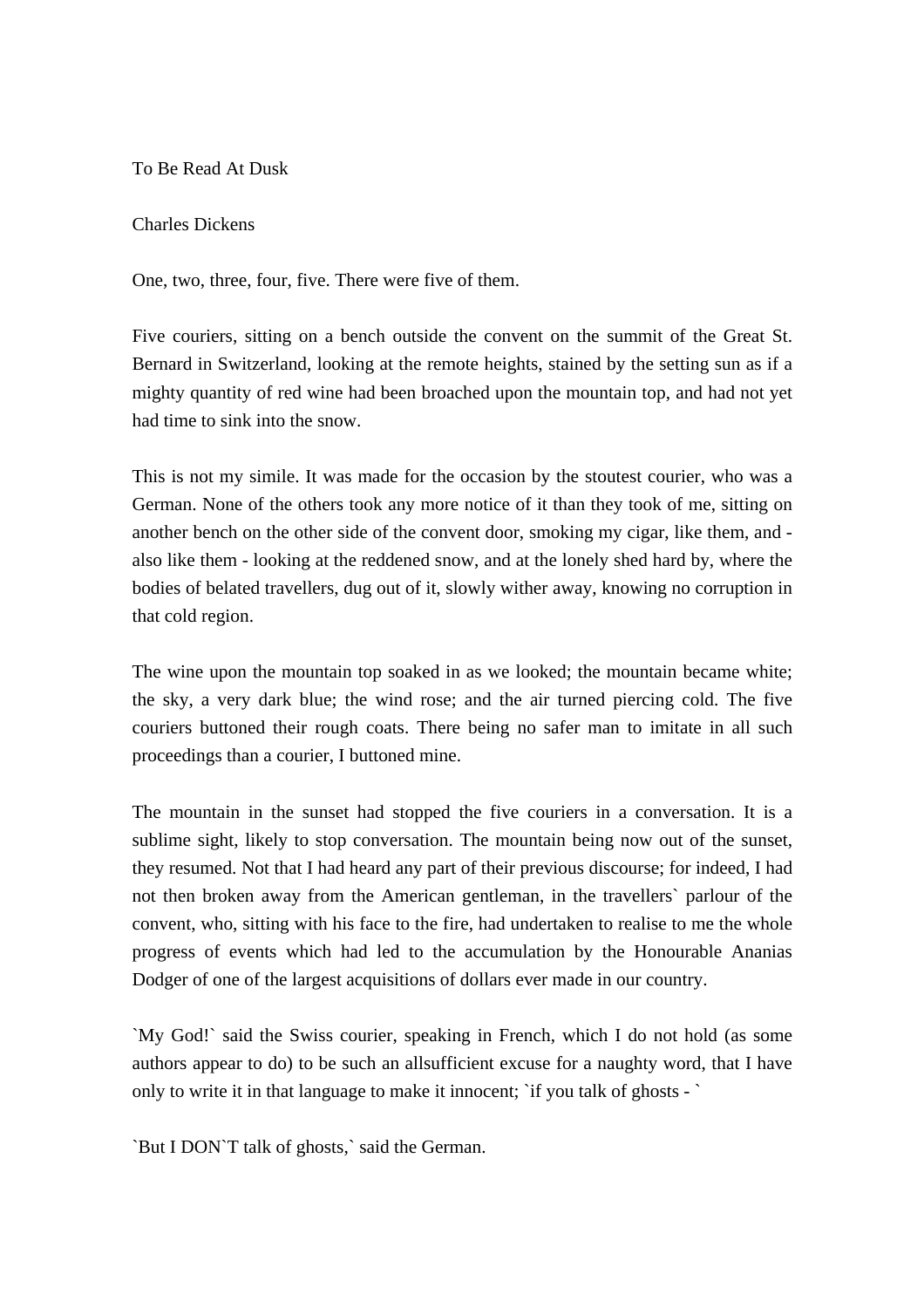`Of what then?` asked the Swiss.

`If I knew of what then,` said the German, `I should probably know a great deal more.`

It was a good answer, I thought, and it made me curious. So, I moved my position to that corner of my bench which was nearest to them, and leaning my back against the convent wall, heard perfectly, without appearing to attend.

`Thunder and lightning!` said the German, warming, `when a certain man is coming to see you, unexpectedly; and, without his own knowledge, sends some invisible messenger, to put the idea of him into your head all day, what do you call that? When you walk along a crowded street - at Frankfort, Milan, London, Paris - and think that a passing stranger is like your friend Heinrich, and then that another passing stranger is like your friend Heinrich, and so begin to have a strange foreknowledge that presently you`ll meet your friend Heinrich - which you do, though you believed him at Trieste what do you call THAT?`

`It`s not uncommon, either,` murmured the Swiss and the other three.

`Uncommon!` said the German. `It`s as common as cherries in the Black Forest. It`s as common as maccaroni at Naples. And Naples reminds me! When the old Marchesa Senzanima shrieks at a cardparty on the Chiaja - as I heard and saw her, for it happened in a Bavarian family of mine, and I was overlooking the service that evening - I say, when the old Marchesa starts up at the card-table, white through her rouge, and cries, "My sister in Spain is dead! I felt her cold touch on my back!" - and when that sister IS dead at the moment - what do you call that?`

`Or when the blood of San Gennaro liquefies at the request of the clergy - as all the world knows that it does regularly once a-year, in my native city,` said the Neapolitan courier after a pause, with a comical look, `what do you call that?`

`THAT!` cried the German. `Well, I think I know a name for that.`

`Miracle?` said the Neapolitan, with the same sly face.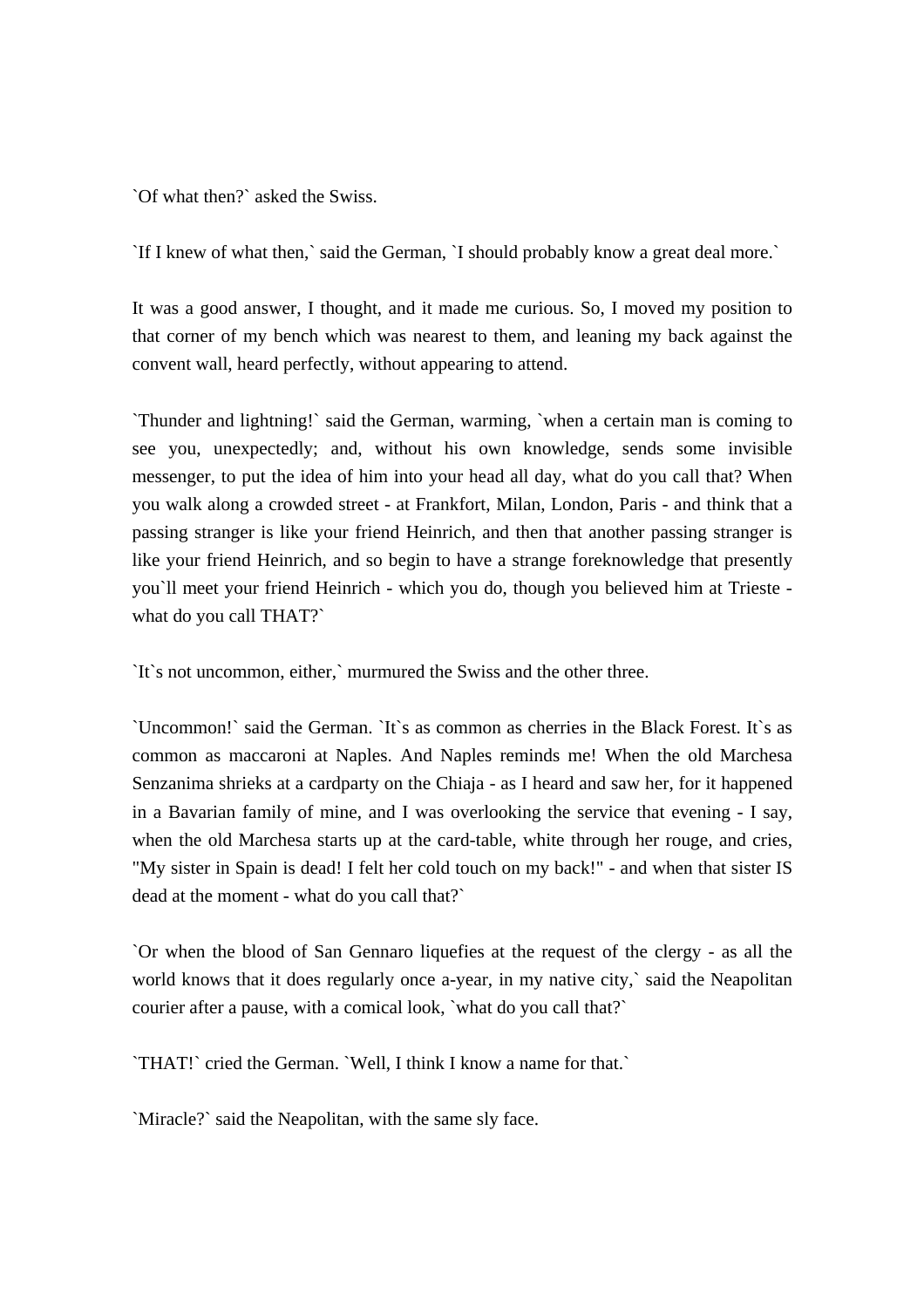The German merely smoked and laughed; and they all smoked and laughed.

`Bah!` said the German, presently. `I speak of things that really do happen. When I want to see the conjurer, I pay to see a professed one, and have my money`s worth. Very strange things do happen without ghosts. Ghosts! Giovanni Baptista, tell your story of the English bride. There`s no ghost in that, but something full as strange. Will any man tell me what?`

As there was a silence among them, I glanced around. He whom I took to be Baptista was lighting a fresh cigar. He presently went on to speak. He was a Genoese, as I judged.

`The story of the English bride?` said he. `Basta! one ought not to call so slight a thing a story. Well, it`s all one. But it`s true. Observe me well, gentlemen, it`s true. That which glitters is not always gold; but what I am going to tell, is true.`

He repeated this more than once.

Ten years ago, I took my credentials to an English gentleman at Long`s Hotel, in Bond Street, London, who was about to travel - it might be for one year, it might be for two. He approved of them; likewise of me. He was pleased to make inquiry. The testimony that he received was favourable. He engaged me by the six months, and my entertainment was generous.

He was young, handsome, very happy. He was enamoured of a fair young English lady, with a sufficient fortune, and they were going to be married. It was the wedding-trip, in short, that we were going to take. For three months` rest in the hot weather (it was early summer then) he had hired an old place on the Riviera, at an easy distance from my city, Genoa, on the road to Nice. Did I know that place? Yes; I told him I knew it well. It was an old palace with great gardens. It was a little bare, and it was a little dark and gloomy, being close surrounded by trees; but it was spacious, ancient, grand, and on the seashore. He said it had been so described to him exactly, and he was well pleased that I knew it. For its being a little bare of furniture, all such places were. For its being a little gloomy, he had hired it principally for the gardens, and he and my mistress would pass the summer weather in their shade.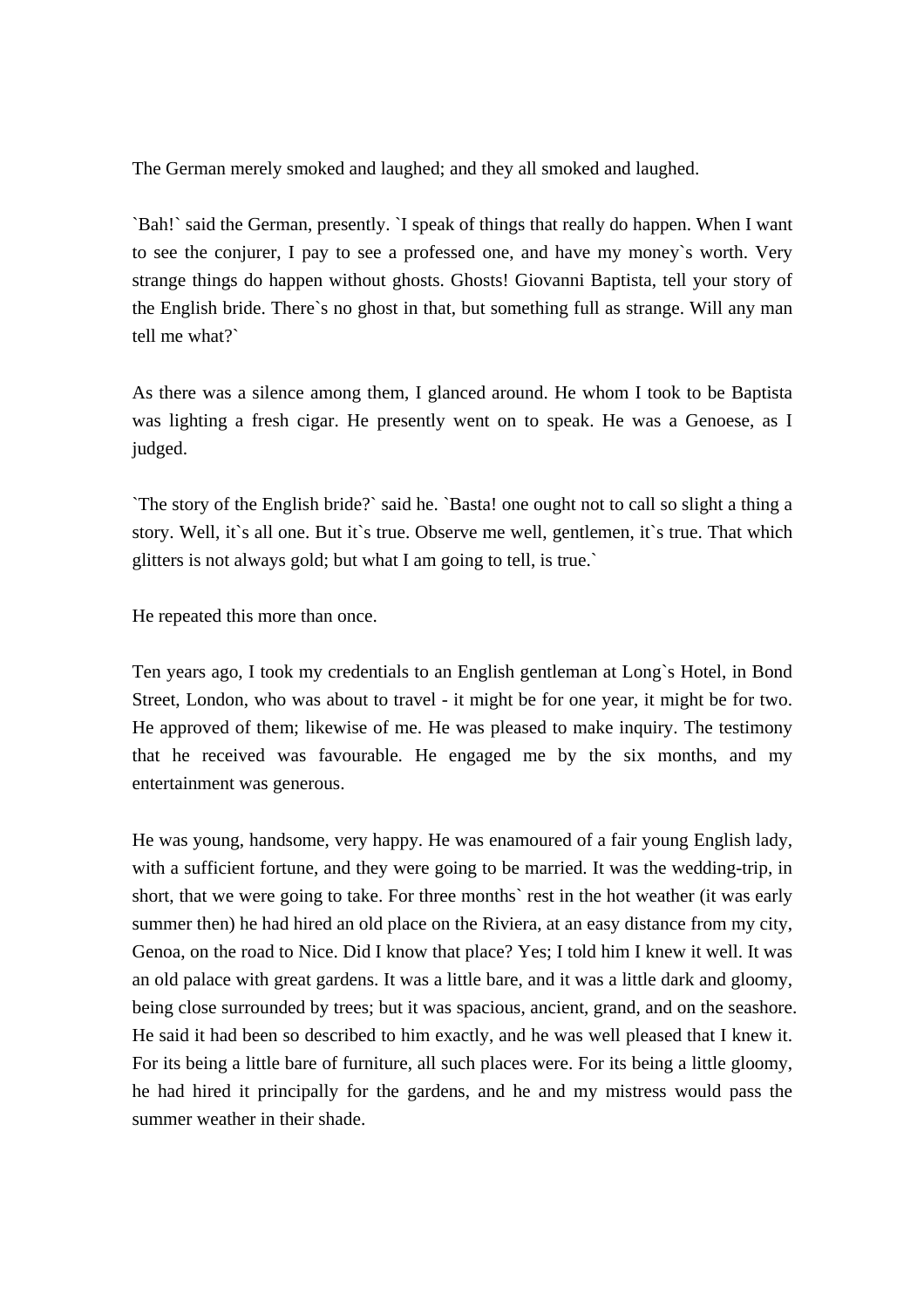`So all goes well, Baptista?` said he.

`Indubitably, signore; very well.`

We had a travelling chariot for our journey, newly built for us, and in all respects complete. All we had was complete; we wanted for nothing. The marriage took place. They were happy. I was happy, seeing all so bright, being so well situated, going to my own city, teaching my language in the rumble to the maid, la bella Carolina, whose heart was gay with laughter: who was young and rosy.

The time flew. But I observed - listen to this, I pray! (and here the courier dropped his voice) - I observed my mistress sometimes brooding in a manner very strange; in a frightened manner; in an unhappy manner; with a cloudy, uncertain alarm upon her. I think that I began to notice this when I was walking up hills by the carriage side, and master had gone on in front. At any rate, I remember that it impressed itself upon my mind one evening in the South of France, when she called to me to call master back; and when he came back, and walked for a long way, talking encouragingly and affectionately to her, with his hand upon the open window, and hers in it. Now and then, he laughed in a merry way, as if he were bantering her out of something. By-and-by, she laughed, and then all went well again.

It was curious. I asked la bella Carolina, the pretty little one, Was mistress unwell? - No. - Out of spirits? - No. - Fearful of bad roads, or brigands? - No. And what made it more mysterious was, the pretty little one would not look at me in giving answer, but WOULD look at the view.

But, one day she told me the secret.

`If you must know,` said Carolina, `I find, from what I have overheard, that mistress is haunted.<sup>\*</sup>

`How haunted?`

`By a dream.`

`What dream?`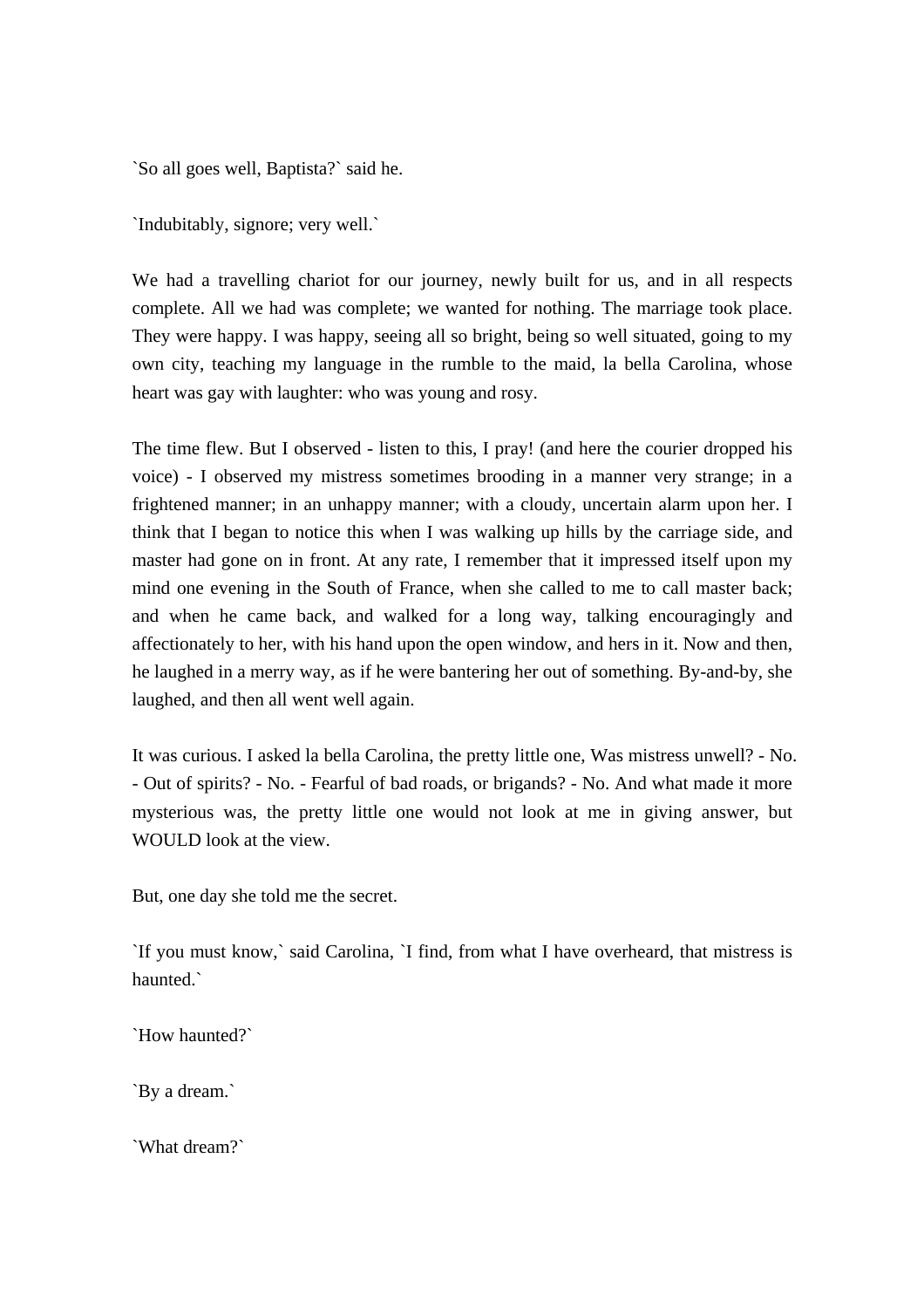`By a dream of a face. For three nights before her marriage, she saw a face in a dream always the same face, and only One.`

`A terrible face?`

`No. The face of a dark, remarkable-looking man, in black, with black hair and a grey moustache - a handsome man except for a reserved and secret air. Not a face she ever saw, or at all like a face she ever saw. Doing nothing in the dream but looking at her fixedly, out of darkness.`

`Does the dream come back?`

`Never. The recollection of it is all her trouble.`

`And why does it trouble her?`

Carolina shook her head.

`That`s master`s question,` said la bella. `She don`t know. She wonders why, herself. But I heard her tell him, only last night, that if she was to find a picture of that face in our Italian house (which she is afraid she will) she did not know how she could ever bear it.`

Upon my word I was fearful after this (said the Genoese courier) of our coming to the old palazzo, lest some such ill-starred picture should happen to be there. I knew there were many there; and, as we got nearer and nearer to the place, I wished the whole gallery in the crater of Vesuvius. To mend the matter, it was a stormy dismal evening when we, at last, approached that part of the Riviera. It thundered; and the thunder of my city and its environs, rolling among the high hills, is very loud. The lizards ran in and out of the chinks in the broken stone wall of the garden, as if they were frightened; the frogs bubbled and croaked their loudest; the sea-wind moaned, and the wet trees dripped; and the lightning - body of San Lorenzo, how it lightened!

We all know what an old palace in or near Genoa is - how time and the sea air have blotted it - how the drapery painted on the outer walls has peeled off in great flakes of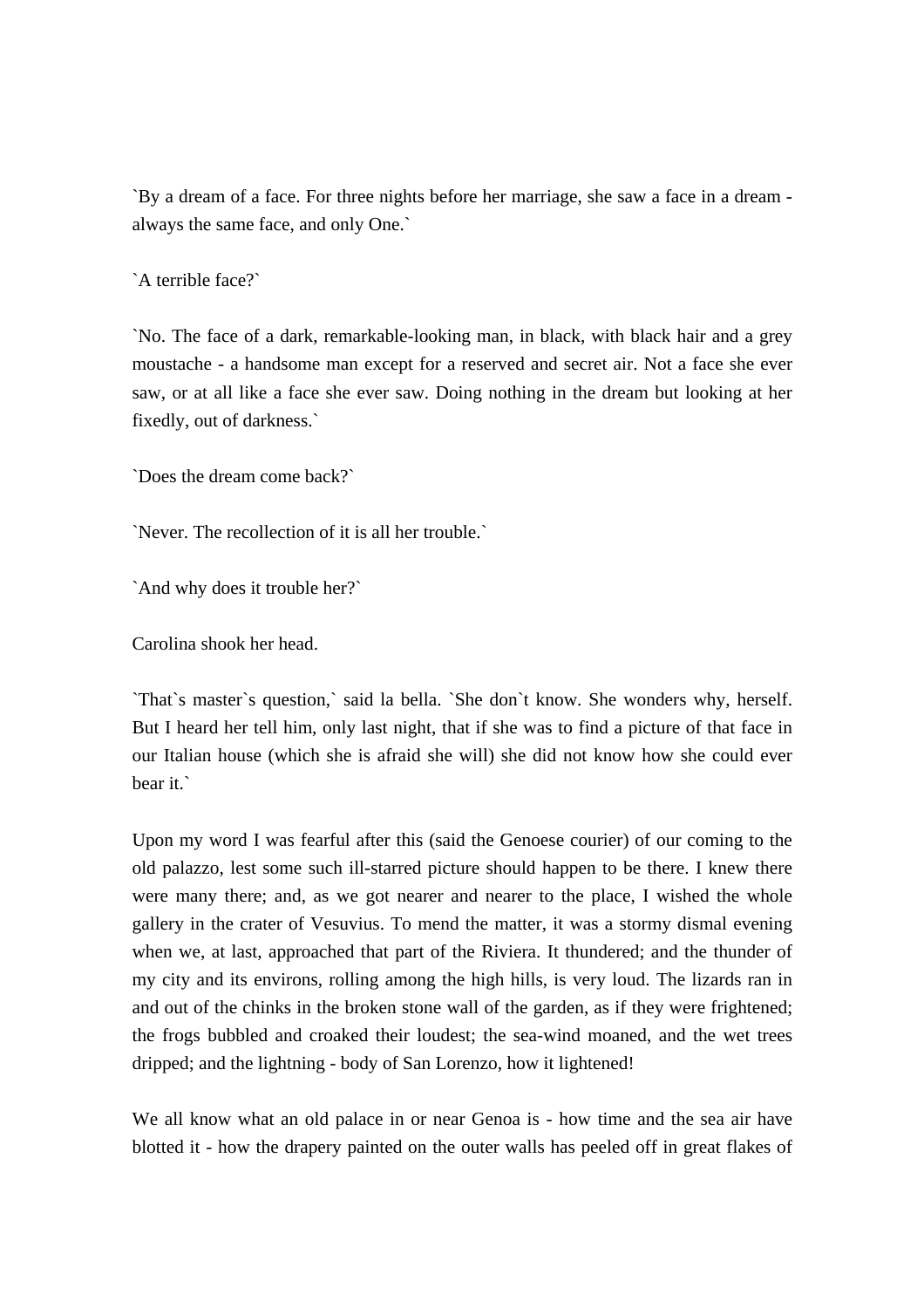plaster - how the lower windows are darkened with rusty bars of iron - how the courtyard is overgrown with grass - how the outer buildings are dilapidated how the whole pile seems devoted to ruin. Our palazzo was one of the true kind. It had been shut up close for months. Months? years! - it had an earthy smell, like a tomb. The scent of the orange trees on the broad back terrace, and of the lemons ripening on the wall, and of some shrubs that grew around a broken fountain, had got into the house somehow, and had never been able to get out again. There was, in every room, an aged smell, grown faint with confinement. It pined in all the cupboards and drawers. In the little rooms of communication between great rooms, it was stifling. If you turned a picture to come back to the pictures - there it still was, clinging to the wall behind the frame, like a sort of bat.

The lattice-blinds were close shut, all over the house. There were two ugly, grey old women in the house, to take care of it; one of them with a spindle, who stood winding and mumbling in the doorway, and who would as soon have let in the devil as the air. Master, mistress, la bella Carolina, and I, went all through the palazzo. I went first, though I have named myself last, opening the windows and the lattice-blinds, and shaking down on myself splashes of rain, and scraps of mortar, and now and then a dozing mosquito, or a monstrous, fat, blotchy, Genoese spider.

When I had let the evening light into a room, master, mistress, and la bella Carolina, entered. Then, we looked round at all the pictures, and I went forward again into another room. Mistress secretly had great fear of meeting with the likeness of that face we all had; but there was no such thing. The Madonna and Bambino, San Francisco, San Sebastiano, Venus, Santa Caterina, Angels, Brigands, Friars, Temples at Sunset, Battles, White Horses, Forests, Apostles, Doges, all my old acquaintances many times repeated? - yes. Dark, handsome man in black, reserved and secret, with black hair and grey moustache, looking fixedly at mistress out of darkness? - no.

At last we got through all the rooms and all the pictures, and came out into the gardens. They were pretty well kept, being rented by a gardener, and were large and shady. In one place there was a rustic theatre, open to the sky; the stage a green slope; the coulisses, three entrances upon a side, sweet-smelling leafy screens. Mistress moved her bright eyes, even there, as if she looked to see the face come in upon the scene; but all was well.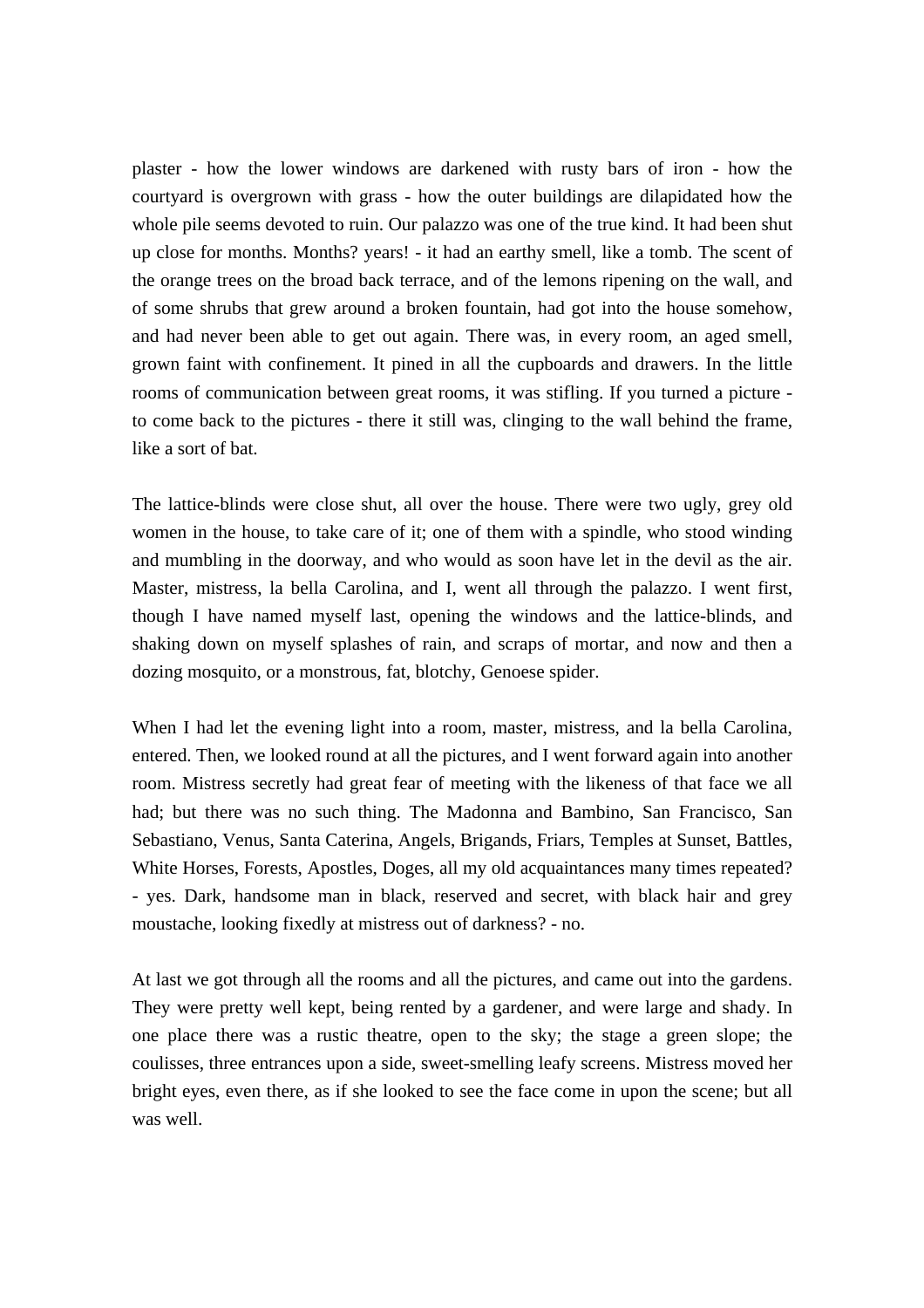`Now, Clara,` master said, in a low voice, `you see that it is nothing? You are happy.`

Mistress was much encouraged. She soon accustomed herself to that grim palazzo, and would sing, and play the harp, and copy the old pictures, and stroll with master under the green trees and vines all day. She was beautiful. He was happy. He would laugh and say to me, mounting his horse for his morning ride before the heat:

`All goes well, Baptista!`

`Yes, signore, thank God, very well.`

We kept no company. I took la bella to the Duomo and Annunciata, to the Cafe, to the Opera, to the village Festa, to the Public Garden, to the Day Theatre, to the Marionetti. The pretty little one was charmed with all she saw. She learnt Italian - heavens! miraculously! Was mistress quite forgetful of that dream? I asked Carolina sometimes. Nearly, said la bella - almost. It was wearing out.

One day master received a letter, and called me.

`Baptista!`

`Signore!`

`A gentleman who is presented to me will dine here to-day. He is called the Signor Dellombra. Let me dine like a prince.`

It was an odd name. I did not know that name. But, there had been many noblemen and gentlemen pursued by Austria on political suspicions, lately, and some names had changed. Perhaps this was one. Altro! Dellombra was as good a name to me as another.

When the Signor Dellombra came to dinner (said the Genoese courier in the low voice, into which he had subsided once before), I showed him into the reception-room, the great sala of the old palazzo. Master received him with cordiality, and presented him to mistress. As she rose, her face changed, she gave a cry, and fell upon the marble floor.

Then, I turned my head to the Signor Dellombra, and saw that he was dressed in black,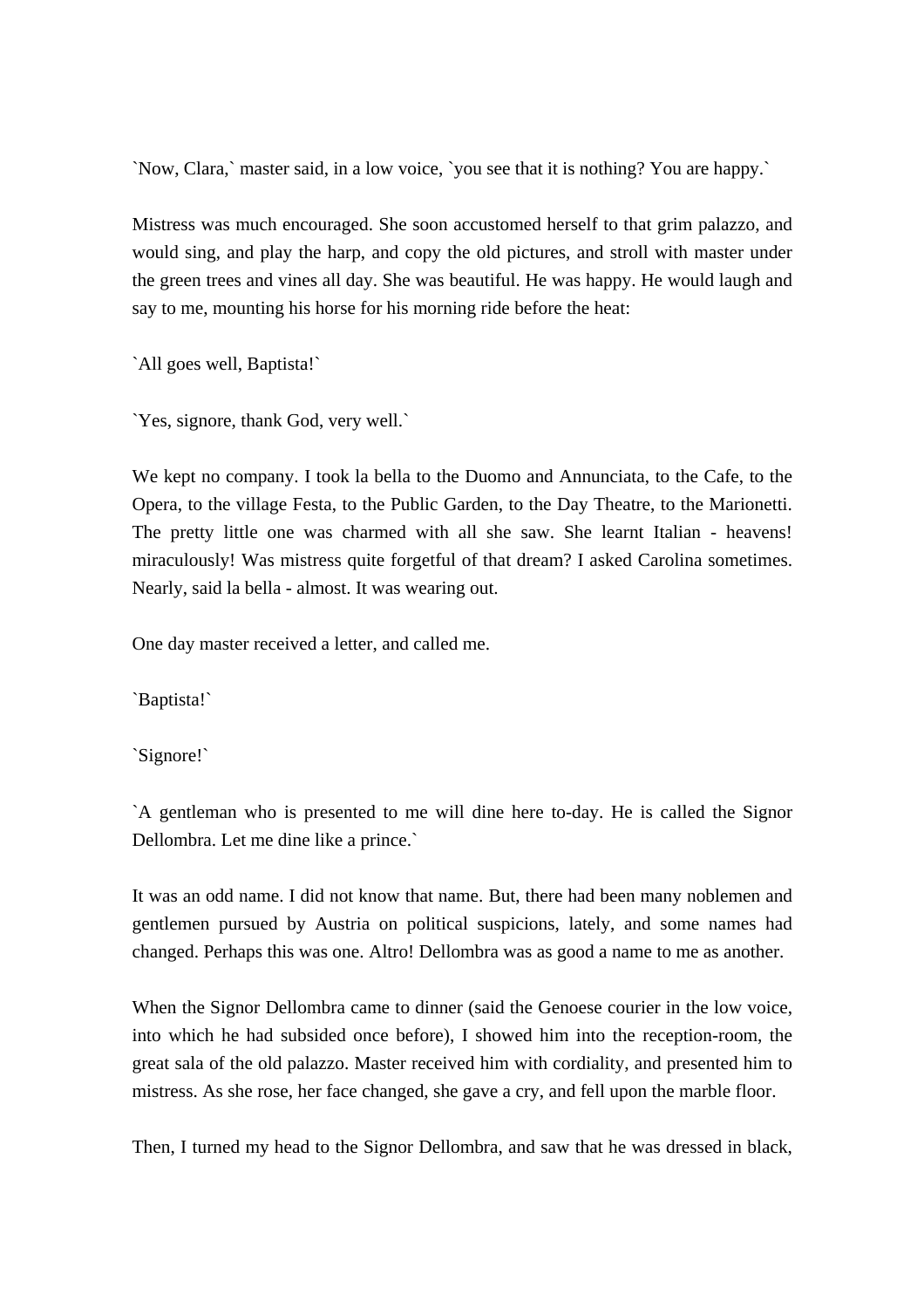and had a reserved and secret air, and was a dark, remarkable-looking man, with black hair and a grey moustache.

Master raised mistress in his arms, and carried her to her own room, where I sent la bella Carolina straight. La bella told me afterwards that mistress was nearly terrified to death, and that she wandered in her mind about her dream, all night.

Master was vexed and anxious - almost angry, and yet full of solicitude. The Signor Dellombra was a courtly gentleman, and spoke with great respect and sympathy of mistress`s being so ill. The African wind had been blowing for some days (they had told him at his hotel of the Maltese Cross), and he knew that it was often hurtful. He hoped the beautiful lady would recover soon. He begged permission to retire, and to renew his visit when he should have the happiness of hearing that she was better. Master would not allow of this, and they dined alone.

He withdrew early. Next day he called at the gate, on horse-back, to inquire for mistress. He did so two or three times in that week.

What I observed myself, and what la bella Carolina told me, united to explain to me that master had now set his mind on curing mistress of her fanciful terror. He was all kindness, but he was sensible and firm. He reasoned with her, that to encourage such fancies was to invite melancholy, if not madness. That it rested with herself to be herself. That if she once resisted her strange weakness, so successfully as to receive the Signor Dellombra as an English lady would receive any other guest, it was for ever conquered. To make an end, the signore came again, and mistress received him without marked distress (though with constraint and apprehension still), and the evening passed serenely. Master was so delighted with this change, and so anxious to confirm it, that the Signor Dellombra became a constant guest. He was accomplished in pictures, books, and music; and his society, in any grim palazzo, would have been welcome.

I used to notice, many times, that mistress was not quite recovered. She would cast down her eyes and droop her head, before the Signor Dellombra, or would look at him with a terrified and fascinated glance, as if his presence had some evil influence or power upon her. Turning from her to him, I used to see him in the shaded gardens, or the large half-lighted sala, looking, as I might say, `fixedly upon her out of darkness.` But, truly, I had not forgotten la bella Carolina`s words describing the face in the dream.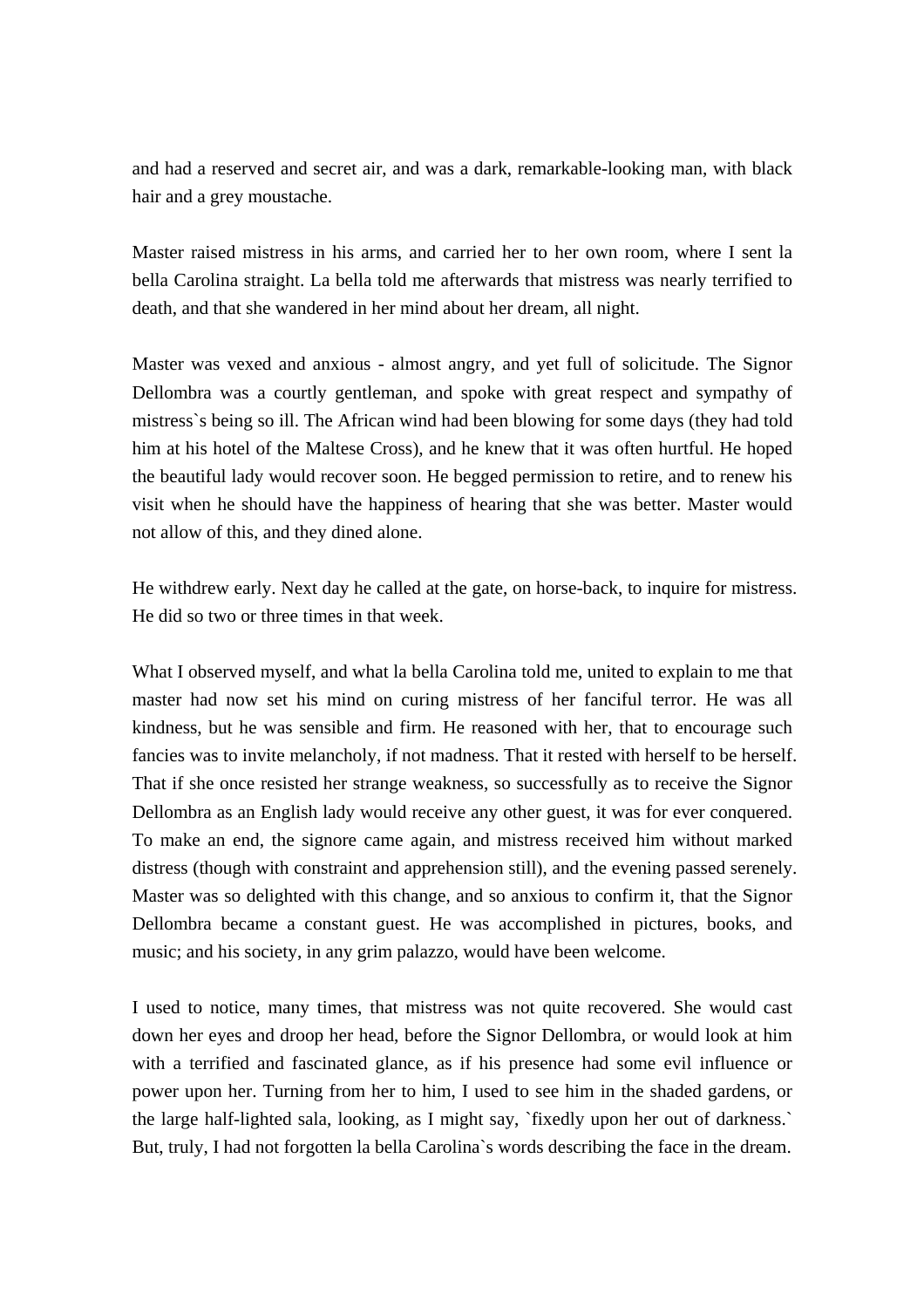After his second visit I heard master say:

`Now, see, my dear Clara, it`s over! Dellombra has come and gone, and your apprehension is broken like glass.`

`Will he - will he ever come again?` asked mistress.

`Again? Why, surely, over and over again! Are you cold?` (she shivered).

`No, dear - but - he terrifies me: are you sure that he need come again?`

`The surer for the question, Clara!` replied master, cheerfully.

But, he was very hopeful of her complete recovery now, and grew more and more so every day. She was beautiful. He was happy.

`All goes well, Baptista?` he would say to me again.

`Yes, signore, thank God; very well.`

We were all (said the Genoese courier, constraining himself to speak a little louder), we were all at Rome for the Carnival. I had been out, all day, with a Sicilian, a friend of mine, and a courier, who was there with an English family. As I returned at night to our hotel, I met the little Carolina, who never stirred from home alone, running distractedly along the Corso.

`Carolina! What`s the matter?`

`O Baptista! O, for the Lord`s sake! where is my mistress?`

`Mistress, Carolina?`

`Gone since morning - told me, when master went out on his day`s journey, not to call her, for she was tired with not resting in the night (having been in pain), and would lie in bed until the evening; then get up refreshed. She is gone! - she is gone! Master has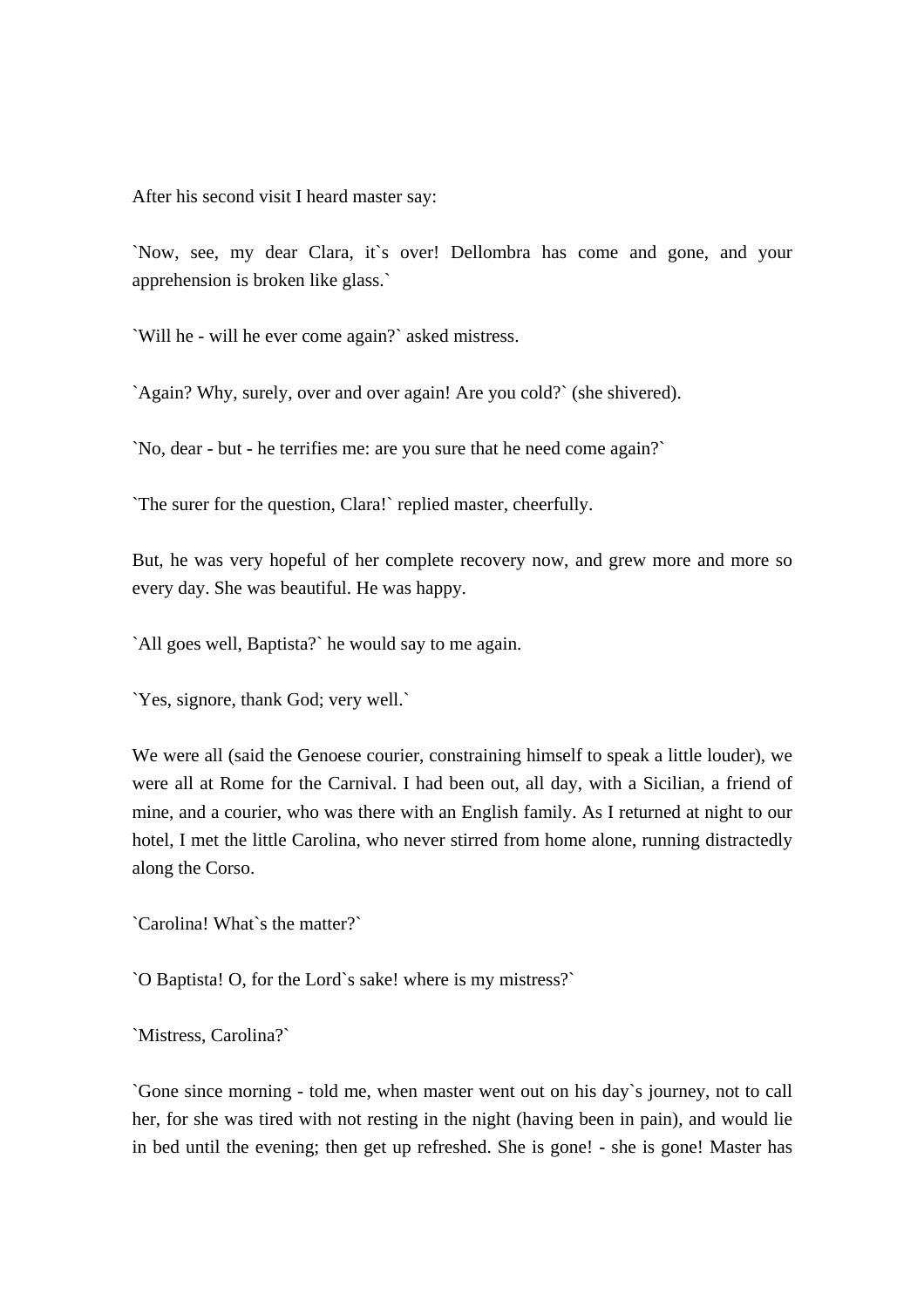come back, broken down the door, and she is gone! My beautiful, my good, my innocent mistress!`

The pretty little one so cried, and raved, and tore herself that I could not have held her, but for her swooning on my arm as if she had been shot. Master came up - in manner, face, or voice, no more the master that I knew, than I was he. He took me (I laid the little one upon her bed in the hotel, and left her with the chamber-women), in a carriage, furiously through the darkness, across the desolate Campagna. When it was day, and we stopped at a miserable post-house, all the horses had been hired twelve hours ago, and sent away in different directions. Mark me! by the Signor Dellombra, who had passed there in a carriage, with a frightened English lady crouching in one corner.

I never heard (said the Genoese courier, drawing a long breath) that she was ever traced beyond that spot. All I know is, that she vanished into infamous oblivion, with the dreaded face beside her that she had seen in her dream.

`What do you call THAT?` said the German courier, triumphantly. `Ghosts! There are no ghosts THERE! What do you call this, that I am going to tell you? Ghosts! There are no ghosts HERE!`

I took an engagement once (pursued the German courier) with an English gentleman, elderly and a bachelor, to travel through my country, my Fatherland. He was a merchant who traded with my country and knew the language, but who had never been there since he was a boy - as I judge, some sixty years before.

His name was James, and he had a twin-brother John, also a bachelor. Between these brothers there was a great affection. They were in business together, at Goodman`s Fields, but they did not live together. Mr. James dwelt in Poland Street, turning out of Oxford Street, London; Mr. John resided by Epping Forest.

Mr. James and I were to start for Germany in about a week. The exact day depended on business. Mr. John came to Poland Street (where I was staying in the house), to pass that week with Mr. James. But, he said to his brother on the second day, `I don`t feel very well, James. There`s not much the matter with me; but I think I am a little gouty. I'll go home and put myself under the care of my old housekeeper, who understands my ways. If I get quite better, I'll come back and see you before you go. If I don't feel well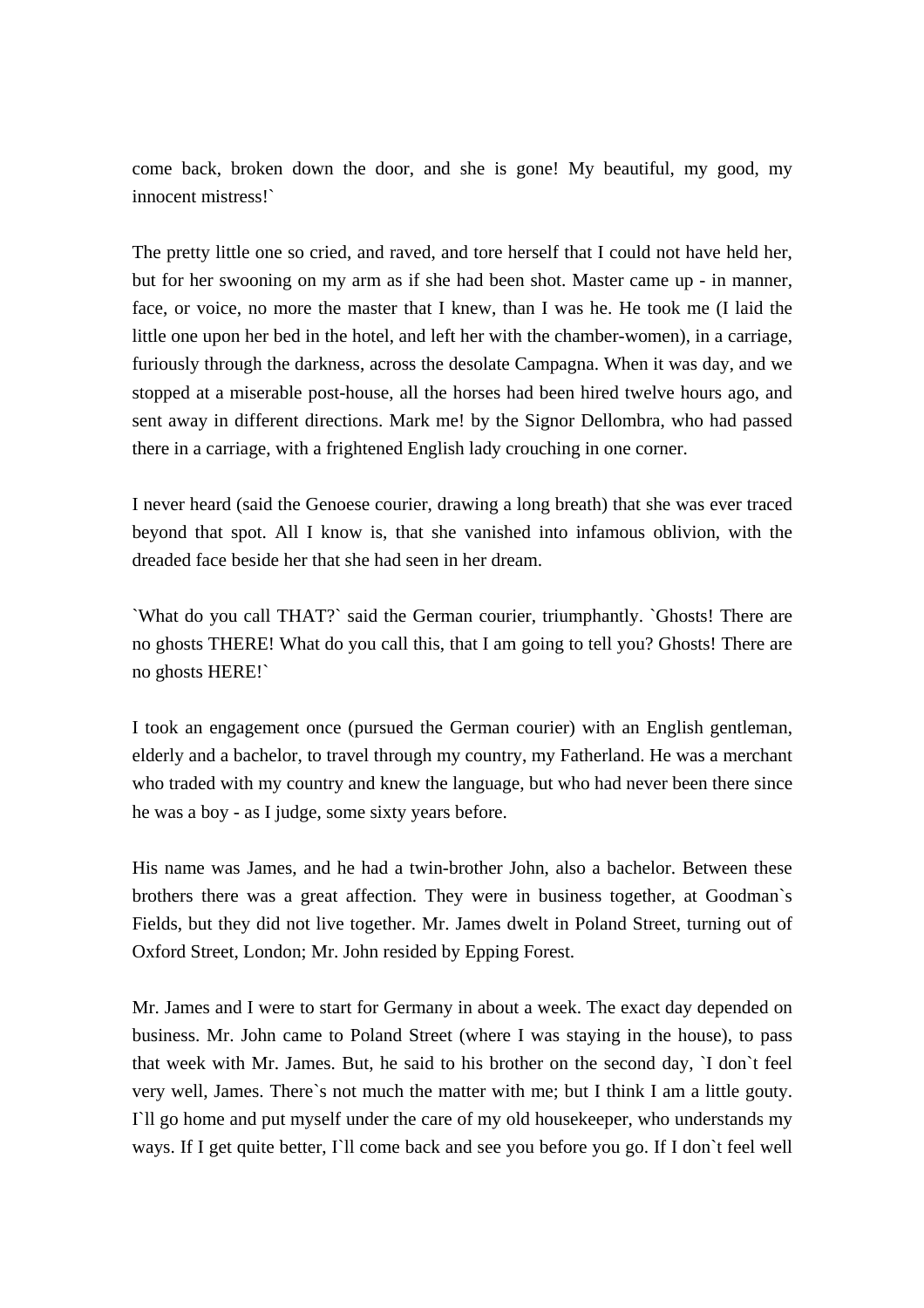enough to resume my visit where I leave it off, why YOU will come and see me before you go.` Mr. James, of course, said he would, and they shook hands - both hands, as they always did - and Mr. John ordered out his old-fashioned chariot and rumbled home.

It was on the second night after that - that is to say, the fourth in the week - when I was awoke out of my sound sleep by Mr. James coming into my bedroom in his flannel-gown, with a lighted candle. He sat upon the side of my bed, and looking at me, said:

`Wilhelm, I have reason to think I have got some strange illness upon me.`

I then perceived that there was a very unusual expression in his face.

`Wilhelm,` said he, `I am not afraid or ashamed to tell you what I might be afraid or ashamed to tell another man. You come from a sensible country, where mysterious things are inquired into and are not settled to have been weighed and measured - or to have been unweighable and unmeasurable - or in either case to have been completely disposed of, for all time - ever so many years ago. I have just now seen the phantom of my brother.`

I confess (said the German courier) that it gave me a little tingling of the blood to hear it.

`I have just now seen,` Mr. James repeated, looking full at me, that I might see how collected he was, `the phantom of my brother John. I was sitting up in bed, unable to sleep, when it came into my room, in a white dress, and regarding me earnestly, passed up to the end of the room, glanced at some papers on my writing-desk, turned, and, still looking earnestly at me as it passed the bed, went out at the door. Now, I am not in the least mad, and am not in the least disposed to invest that phantom with any external existence out of myself. I think it is a warning to me that I am ill; and I think I had better be bled.`

I got out of bed directly (said the German courier) and began to get on my clothes, begging him not to be alarmed, and telling him that I would go myself to the doctor. I was just ready, when we heard a loud knocking and ringing at the street door. My room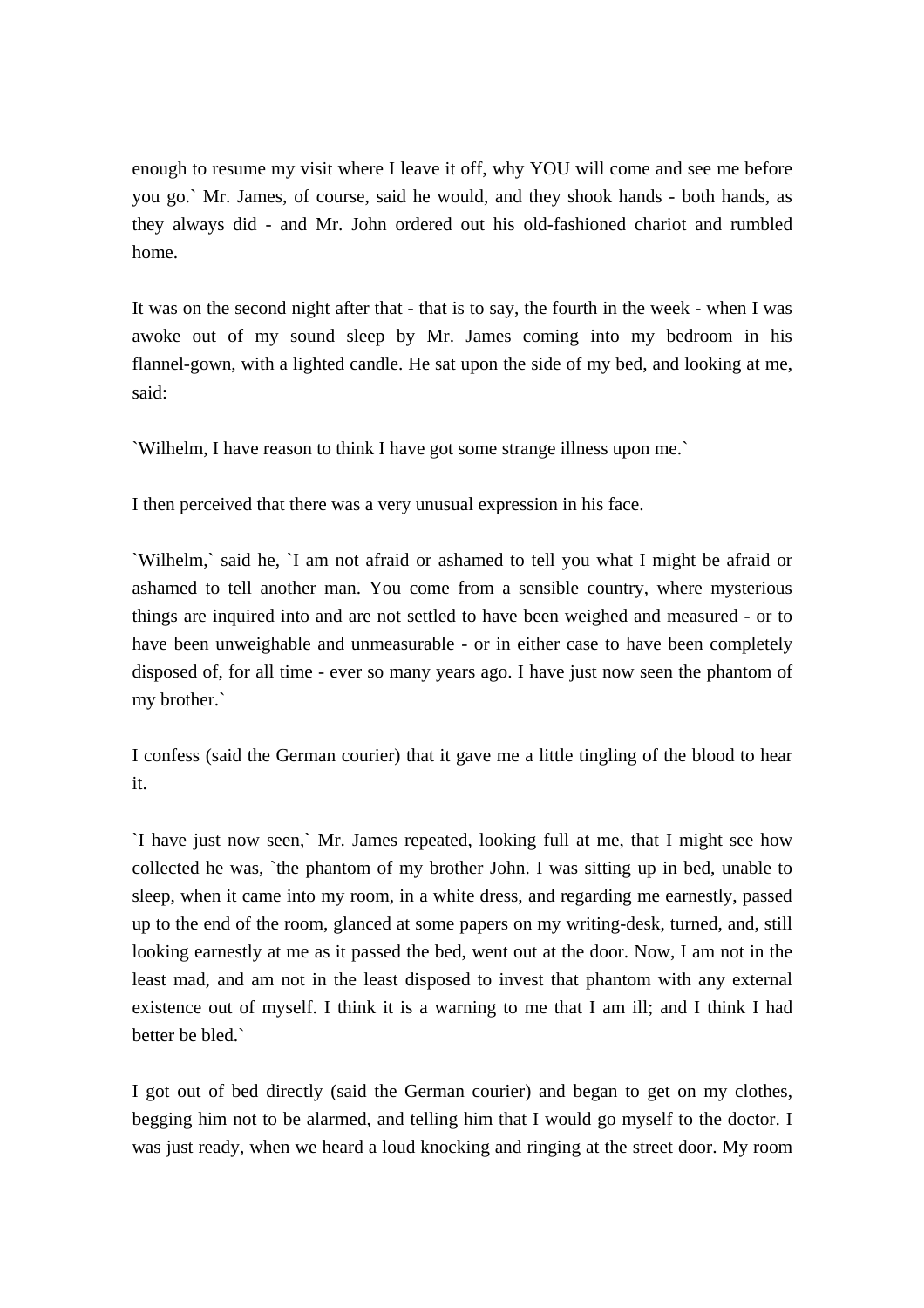being an attic at the back, and Mr. James`s being the second-floor room in the front, we went down to his room, and put up the window, to see what was the matter.

`Is that Mr. James?` said a man below, falling back to the opposite side of the way to look up.

`It is,` said Mr. James, `and you are my brother`s man, Robert.`

`Yes, Sir. I am sorry to say, Sir, that Mr. John is ill. He is very bad, Sir. It is even feared that he may be lying at the point of death. He wants to see you, Sir. I have a chaise here. Pray come to him. Pray lose no time.`

Mr. James and I looked at one another. `Wilhelm,` said he, `this is strange. I wish you to come with me!` I helped him to dress, partly there and partly in the chaise; and no grass grew under the horses` iron shoes between Poland Street and the Forest.

Now, mind! (said the German courier) I went with Mr. James into his brother`s room, and I saw and heard myself what follows.

His brother lay upon his bed, at the upper end of a long bedchamber. His old housekeeper was there, and others were there: I think three others were there, if not four, and they had been with him since early in the afternoon. He was in white, like the figure - necessarily so, because he had his night-dress on. He looked like the figure necessarily so, because he looked earnestly at his brother when he saw him come into the room.

But, when his brother reached the bed-side, he slowly raised himself in bed, and looking full upon him, said these words:

## `JAMES, YOU HAVE SEEN ME BEFORE, TO-NIGHT - AND YOU KNOW IT!`

And so died!

I waited, when the German courier ceased, to hear something said of this strange story. The silence was unbroken. I looked round, and the five couriers were gone: so noiselessly that the ghostly mountain might have absorbed them into its eternal snows.